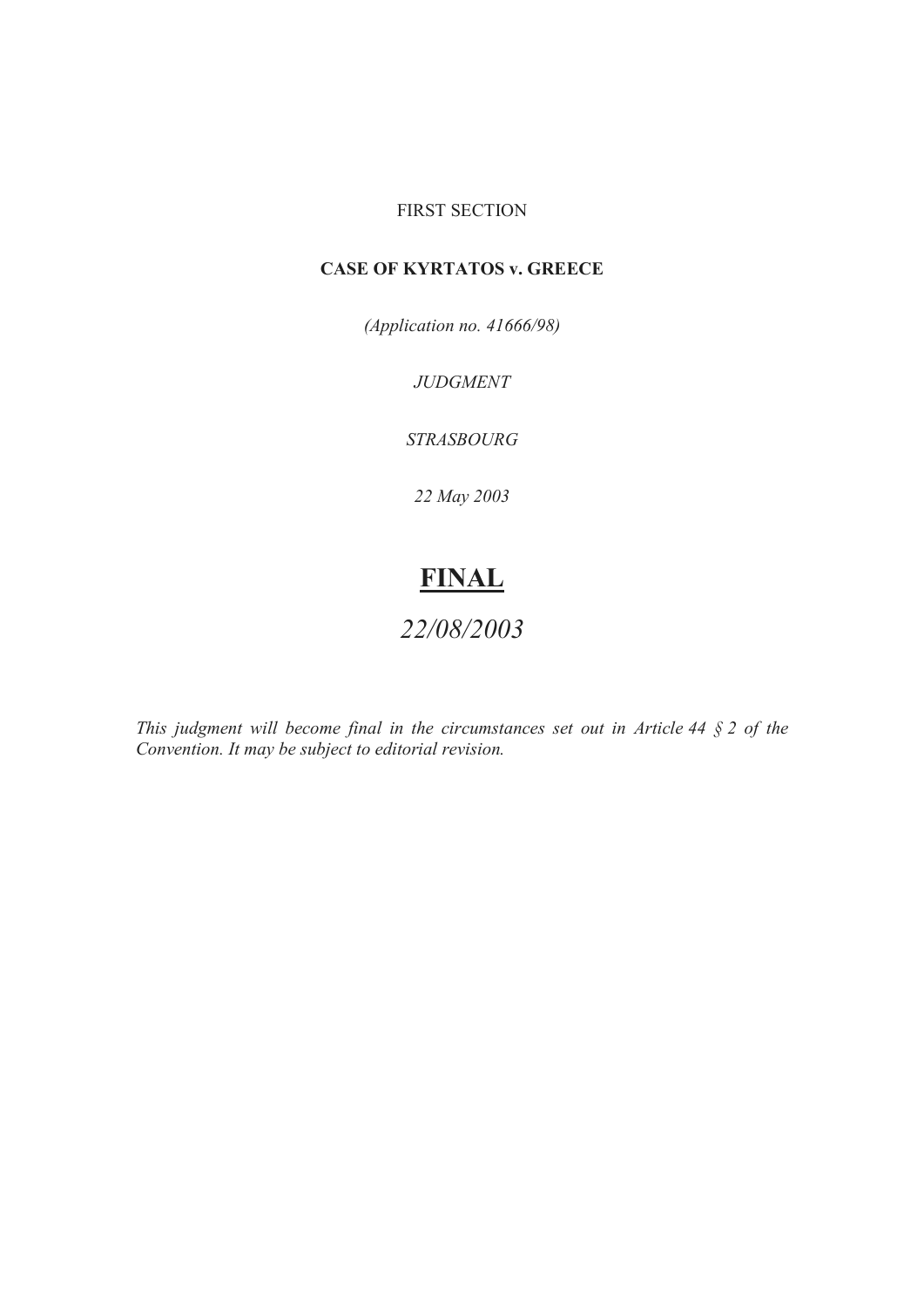## **In the case of** Kyrtatos v**.** Greece**,**

The European Court of Human Rights (First Section), sitting as a Chamber composed of:

Mrs F. Tulkens, *President*, Mr C.L. Rozakis, Mr P. Lorenzen, Mrs N. Vajić, Mr E. Levits, Mr A. Kovler, Mr **V**. Zagrebelsky, *judges*, and Mr S. Nielsen, *Deputy Section Registrar*,

Having deliberated in private on 23 January 2003 and on 29 April 2003,

Delivers the following judgment, which was adopted on the last-mentioned date:

## PROCEDURE

1. The case originated in an application (no. 41666/98) against the Hellenic Republic lodged with the European Commission of Human Rights ("the Commission") under former Article 25 of the Convention for the Protection of Human Rights and Fundamental Freedoms ("the Convention") by two Greek nationals, Mrs Sofia Kyrtatou and Mr Nikos **Kyrtatos** ("the applicants"), on 19 June 1996.

2. The applicants, who had been granted legal aid, complained, under Article 6 § 1 and Article 8 of the Convention, about the failure of the authorities to comply with two decisions of the Supreme Administrative Court annulling two permits for the construction of buildings near their property. They further complained under Article 6 § 1 about the length of civil proceedings the first applicant had instituted against their neighbour, whom they accused of trespassing upon their property, and also about the length of administrative proceedings concerning the demolition of the first applicant's house.

3. The application was transmitted to the Court on 1 November 1998, when Protocol No. 11 to the Convention came into force (Article 5 § 2 of Protocol No. 11).

4. The application was allocated to the Second Section of the Court (Rule 52 § 1 of the Rules of Court). Within that Section, the Chamber that would consider the case (Article 27 § 1 of the Convention) was constituted as provided in Rule 26 § 1.

5. By a decision of 13 September 2001, the Court declared the application partly admissible.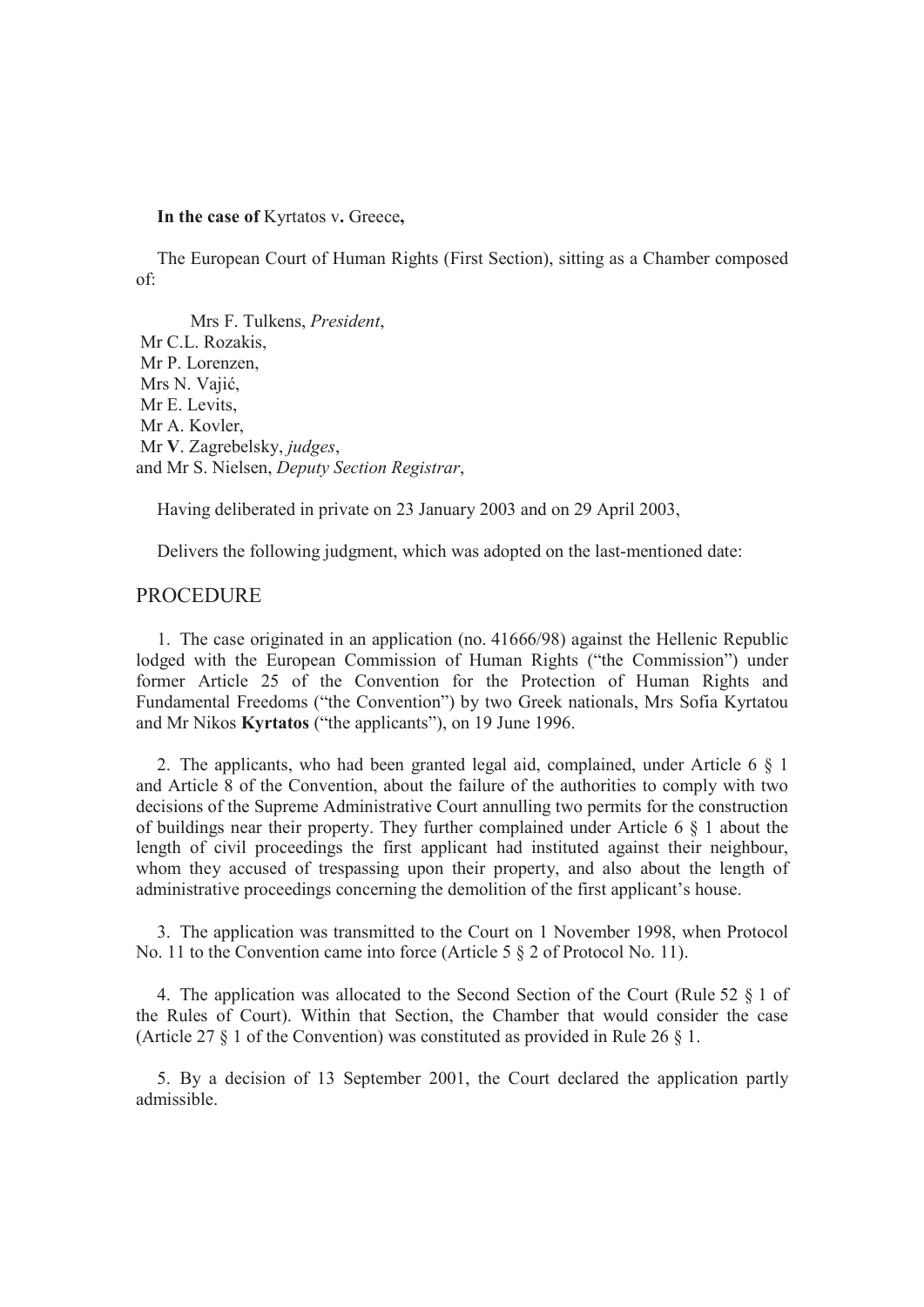6. On 1 November 2001 the Court changed the composition of its Sections (Rule 25 § 1). This case was assigned to the newly composed First Section (Rule 52 § 1).

7. A hearing took place in public in the Human Rights Building, Strasbourg, on 23 January 2003 (Rule 59 § 3).

There appeared before the Court:

(a) *for the Government* Mr M. Apessos, Counsel, State Legal Council, *Agent*, Mrs **V**. Pelekou, Adviser, State Legal Council, *Counsel*;

(b) *for the applicants* Mr S. Tsakyrakis, *Counsel*, Mr N. Hatzis, *Adviser*.

The Court heard addresses by Mr Tsakyrakis and Mrs Pelekou.

# THE FACTS

## I. THE CIRCUMSTANCES OF THE CASE

8. The applicants were born in 1921 and 1953 respectively and live in Munich. The first applicant is the second applicant's mother.

9. The applicants own real property in the south-eastern part of the Greek island of Tinos, where they spend part of their time. The first applicant is the co-owner of a house and a plot of land on the Ayia Kiriaki-Apokofto peninsula, which is adjacent to a swamp by the coast of Ayios Yiannis.

## **A. Proceedings before the Supreme Administrative Court concerning the redrawing of the boundaries of various settlements in south-east Tinos**

10. On 4 December 1985 the prefect (νοµάρχης) of Cyclades redrew the boundaries of the settlement (οικισµός) of Ayios Yiannis in the municipality of Dio Horia and of the settlements of Ayia Varvara, Ayios Sostis and Lautaris in the municipality of Triandaru (decision no. 9468/1985). On 6 May 1988 the prefect again redrew the boundaries of the settlements of Ayios Yiannis and Ayios Sostis (decision no. 2400/1988).

11. On 18 March 1993 the town-planning authority of Syros issued building permit no. 620 on the basis of the prefect's decision no. 9468/1985. Another permit (no. 298) had been issued on the same basis by the same authority in 1992.

12. On 21 July 1993 the applicants and the Greek Society for the Protection of the Environment and Cultural Heritage lodged an application for judicial review of the prefect's decisions nos. 9468/1985 and 2400/1988 and of building permit no. 620/1993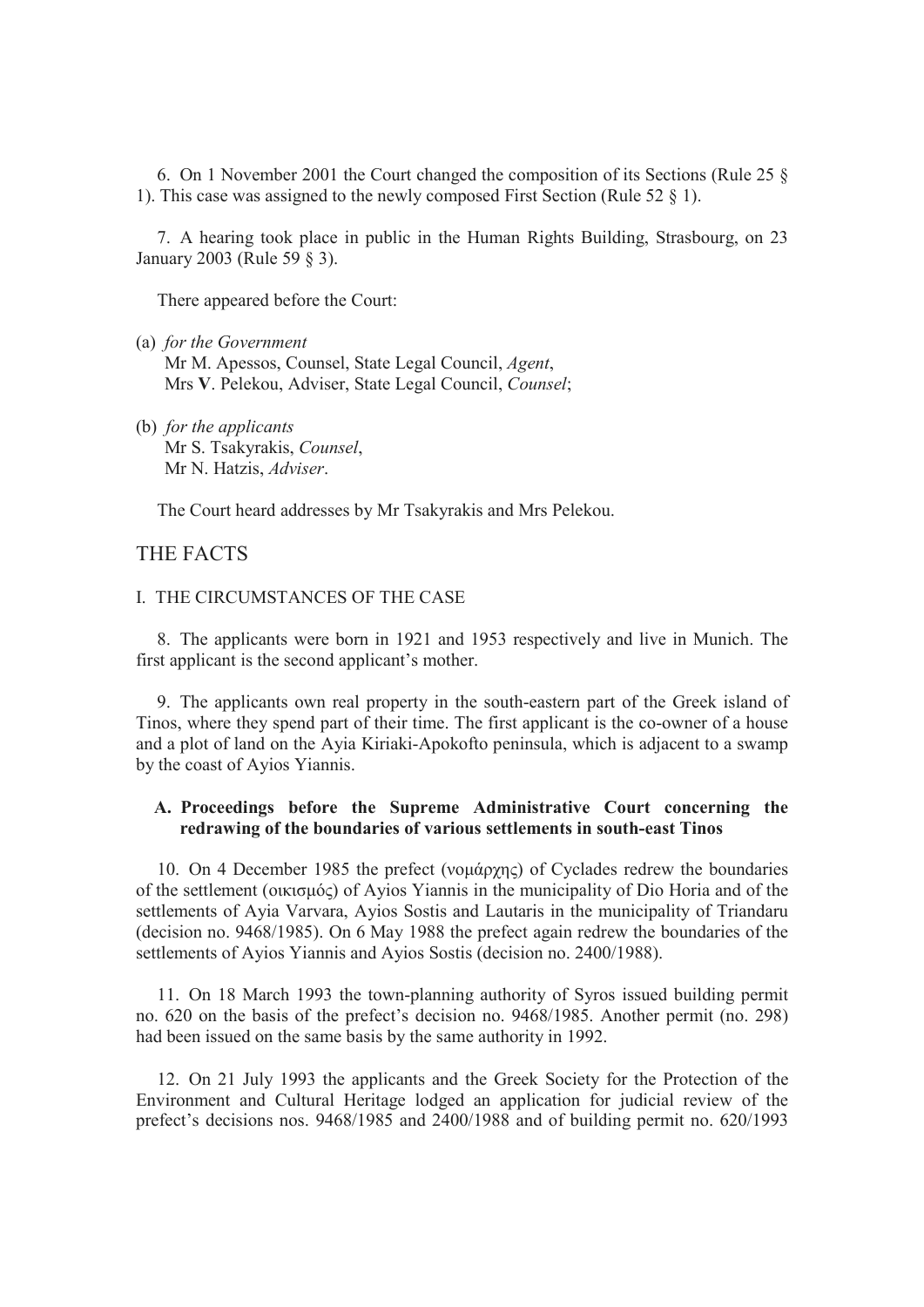with the Supreme Administrative Court. On the same date a second application was lodged by the same persons for judicial review of the prefect's two decisions and of building permit no. 298/1992. The basic argument of the applicants before the Supreme Administrative Court was that the prefect's decisions, and consequently the building permits, were illegal because in the area concerned there was a swamp and Article 24 of the Greek Constitution, which protects the environment, provided that no settlement should be built in such a place.

13. On 10 July 1995 the Supreme Administrative Court considered that the applicants had *locus standi* because they owned property in the area concerned. The court held that it could not review the prefect's decision no. 9468/1985 directly because the application had not been lodged within the time-limit prescribed by law. However, it could review the two building permits issued on the basis of that decision and, in the context of this review, the court was obliged to examine the constitutionality of the prefect's decision. The decision was found to have violated Article 24 of the Constitution, which protects the environment, because the redrawing of the boundaries of the settlements put in jeopardy the swamp in Ayios Yiannis, an important natural habitat for various protected species (such as birds, fishes and sea-turtles). It followed that the building permits were also unlawful and had to be quashed. Moreover, the court quashed the prefect's decision no. 2400/1988 because it had not been published in the Official Gazette in the manner prescribed by law (decisions nos. 3955/1995 and 3956/1995).

14. In 1996 the prefect issued two decisions (nos. DP2315/1996 and DP2316/1996) which excluded the contested buildings from demolition.

15. On 21 April 1997 a special committee of the Supreme Administrative Court found that the authorities had failed to comply with the above decisions. They had not demolished the two buildings constructed on the basis of permits nos. 620/1993 and 298/1992 and had continued issuing building permits in respect of the area that had been included in the settlements further to the unlawful redrawing of the boundaries (minutes no. 6/1997).

## **B. Civil proceedings against M.**

16. On 31 January 1991 the first applicant and others instituted civil proceedings against a neighbour, M., in the Syros Court of First Instance (Πολυµελές Πρωτοδικείο). They claimed that he had unlawfully taken over part of their land in Ayios Yiannis. On 14 February 1992 the court found in favour of the plaintiffs.

17. On 30 March 1992 M. entered a caveat against this judgment (ανακοπή ερηµοδικίας), which had been given in his absence. His application was rejected on 23 November 1992 (decision no. 138/1992). On 28 January 1993 M. appealed against that decision. The Aegean Court of Appeal (Εφετείο) reversed decision no. 138/1992 and sent the case back to the first-instance court (decision no. 120/1993).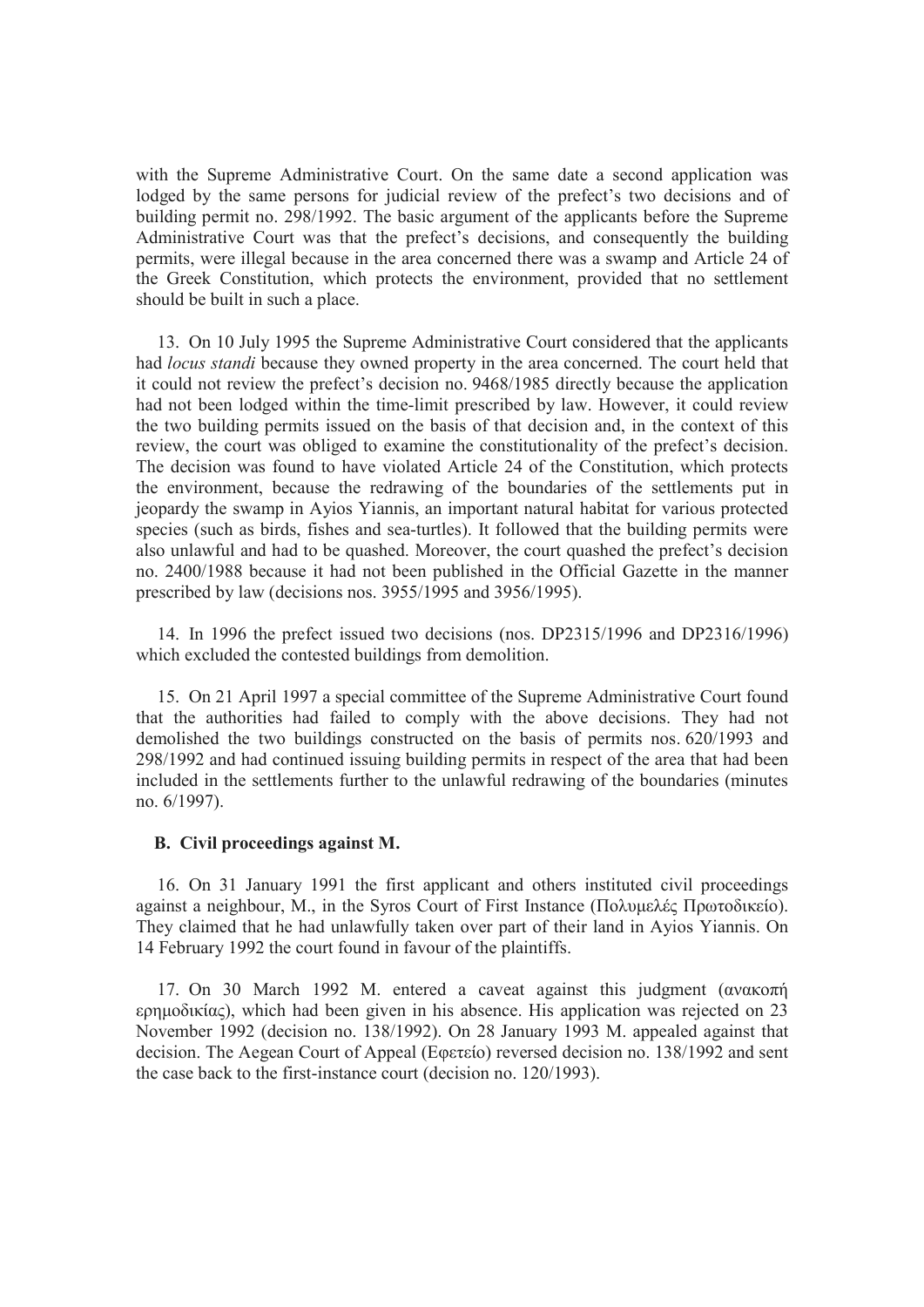18. A hearing took place on 14 January 1994. In a preliminary decision of 31 March 1994, the first-instance court ordered investigative measures. Witnesses were heard on 13 April 1995, 4 July 1995, 10 October 1995, 12 December 1995, 12 February 1996 and 2 April 1996.

19. Following an application by the first applicant on 15 March 1998, a hearing was set down for 11 December 1998. The hearing was finally held on 28 May 1999. On 21 June 1999 the first-instance court found in favour of the first applicant (decision no. 98ΤΠ/1999).

20. On 7 December 1999 M. appealed against that decision. The proceedings are currently pending before the Aegean Court of Appeal. The parties have not yet applied for a hearing to be fixed.

## **C. Threatened demolition of the applicants' house**

21. On 23 June 1993 the applicants received a notice to the effect that their house in Ayia Kiriaki-Apokofto had been built without authorisation and should be demolished. The applicants appealed to the competent administrative board. Their appeal was rejected on 28 September 1994.

22. On 6 October 1994 they applied to the Supreme Administrative Court for judicial review of the decision of the administrative board. On a request by the applicants, the Supreme Administrative Court decided to suspend the demolition of the applicants' house (decision no. 790/1994).

23. At first, the hearing was set down for 28 November 1995 but it was repeatedly postponed.

24. In 1999 a new law (no. 2721/1999) changed the rules of jurisdiction and the case was referred to the Piraeus Court of Appeal, which heard the case on 27 June 2000. The proceedings are still pending.

II. RELEVANT DOMESTIC LAW

25. Article 108 of the Code of Civil Procedure reads as follows:

"The parties shall be responsible for taking procedural steps on their own initiative unless the law provides otherwise".

26. Sections 15 and 16 of Law no. 1337/1983 provide that the demolition of a building constructed on the basis of a building permit which has subsequently been revoked for any reason is to be suspended if the owner of the building acted in good faith.

THE LAW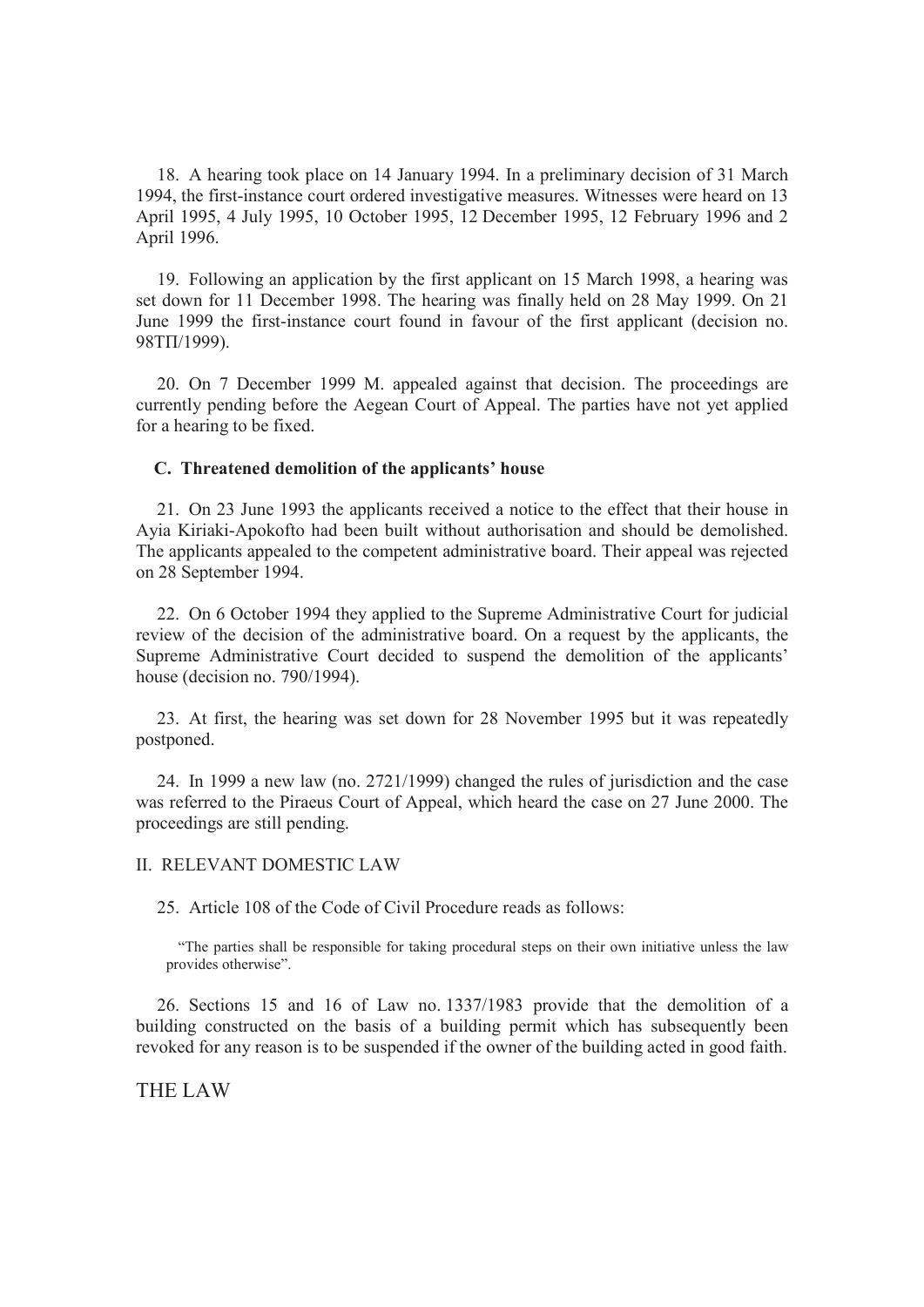## I. ALLEGED VIOLATION OF ARTICLE 6 § 1 OF THE CONVENTION DUE TO THE NON-COMPLIANCE WITH THE JUDGMENTS PRONOUNCED

27. The applicants complained about the failure of the authorities to comply with decisions nos. 3955/1995 and 3956/1995 of the Supreme Administrative Court. They relied on Article 6 § 1 of the Convention which, insofar as relevant, provides:

"In the determination of his civil rights and obligations ..., everyone is entitled to a fair... hearing within a reasonable time by [a] ... tribunal..."

28. The Government argued that the town-planning authority had taken all the necessary measures to comply with the decisions of the Supreme Administrative Court. In particular, it no longer applied the prefect's decision no. 2400/1988 and had carried out a land-planning study for the area. It was true that the prefect had issued two decisions (nos. DP2315/1996 and DP2316/1996) which excluded the contested buildings from demolition; in this connection the Government submitted that the demolition of the buildings in question was not the only possible way to comply with the decisions of the Supreme Administrative Court. On the contrary, it was admitted both by the relevant legislation and by the general principles of law that the demolition of a building was an extreme measure and had to be avoided, especially when the owner of the building had acted in good faith and had no reason to believe that the building permit on the basis of which construction had taken place would subsequently be annulled. Therefore, the Government concluded that the authorities had complied in substance with decisions nos. 3955/1995 and 3956/1995 of the Supreme Administrative Court.

29. The applicants contested the Government's allegation that the national authorities had complied in substance with the above-mentioned decisions. They were surprised that the Greek Government regarded the exclusion of the contested buildings from demolition as compliance with the annulment of the building permits. They claimed that the only legal consequence of the annulment of the building permits was the demolition of the buildings constructed on the basis of these permits and noted that the Greek authorities had failed to demolish them.

30. The Court reiterates that, according to its established case-law, Article 6 § 1 secures to everyone the right to have any claim relating to his civil rights and obligations brought before a court; in this way it embodies the "right to a court", of which the right of access, namely the right to institute proceedings before courts in civil matters, constitutes one aspect. However, that right would be illusory if a Contracting State's domestic legal system allowed a final, binding judicial decision to remain inoperative to the detriment of one party. Execution of a judgment given by any court must therefore be regarded as an integral part of the "trial" for the purposes of Article 6. Where administrative authorities refuse or fail to comply, or even delay doing so, the guarantees under Article 6 enjoyed by a litigant during the judicial phase of the proceedings are rendered devoid of purpose (see *Hornsby v. Greece*, judgment of 19 March 1997, *Reports of Judgments and Decisions* 1997–II, pp. 510-11, §§ 40-41).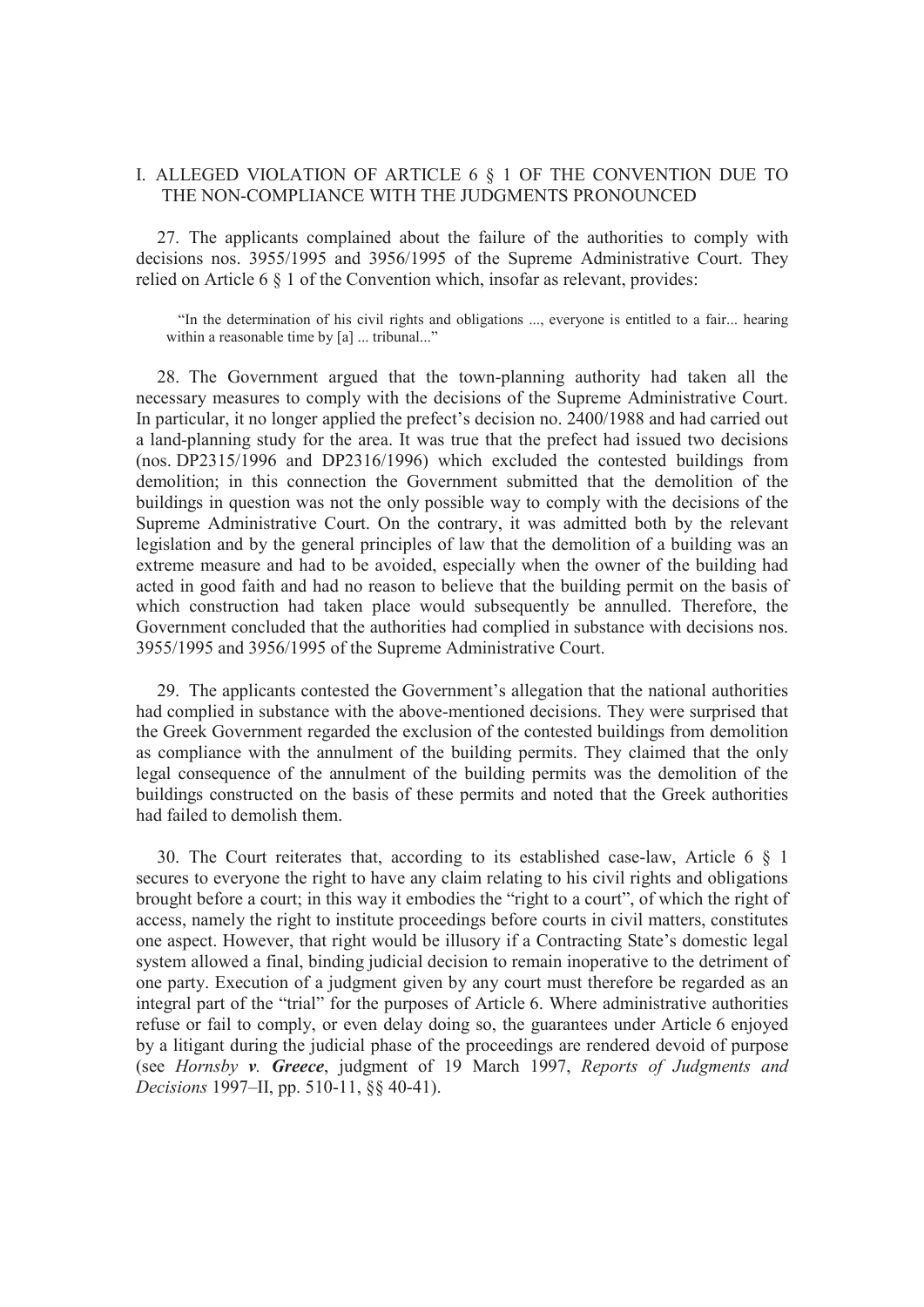31. In the present case the Court notes that a special committee of the Supreme Administrative Court found that the authorities had failed to comply with its decisions nos. 3955/1995 and 3956/1995. They had not demolished the two buildings constructed on the basis of permits nos. 620/1993 and 298/1992 and had continued issuing building permits in respect of the area that had been included in the settlements further to the unlawful redrawing of the boundaries.

32. Thus, by refraining for more than seven years from taking the necessary measures to comply with two final, enforceable judicial decisions in the present case the Greek authorities deprived the provisions of Article 6 § 1 of the Convention of all useful effect.

There has accordingly been a breach of that Article.

## II. ALLEGED VIOLATION OF ARTICLE 6 § 1 OF THE CONVENTION AS REGARDS THE LENGTH OF THE PROCEEDINGS

33. The applicants complained that the length of the proceedings instituted by the first applicant against M. and the proceedings concerning the demolition of their house had exceeded a reasonable time within the meaning of Article 6 § 1 of the Convention.

34. In the Government's submission, the proceedings against M. had been protracted by the conduct of the parties. In particular, the Government noted that, in civil cases, it was for the parties to take the initiative to ensure that the proceedings progressed; they were, *inter alia*, responsible for obtaining hearing dates. The Government claimed that the first applicant had not pursued her suit diligently.

35. The Government further argued that the applicants had failed to speed up the proceedings in connection with the threatened demolition of their house and had not asked for an expeditious hearing. In any event, they pointed out that the Supreme Administrative Court had decided to suspend the demolition of their house. Therefore, even if the proceedings were still pending, the applicants had rapidly enjoyed judicial protection of their rights.

36. The first applicant submitted in reply that, even if the parties were partly responsible for the delays, as the Government suggested, her case against M. was a routine property dispute concerning a small piece of land on a Greek island. There was no reason why it should have taken more than eight years for the first-instance court to reach a final decision.

37. As regards the proceedings in connection with the threatened demolition of their house, the applicants submitted that the problem did not stem from the scheduling of the hearings but from the successive adjournments, and that the failure to make an extraordinary request for expeditious scheduling could not explain the length of the proceedings. They further asserted that the suspension of the demolition was an interim measure and, as such, was far from constituting a resolution of the dispute. Moreover, it did not remedy the adverse consequences stemming from the threatened demolition.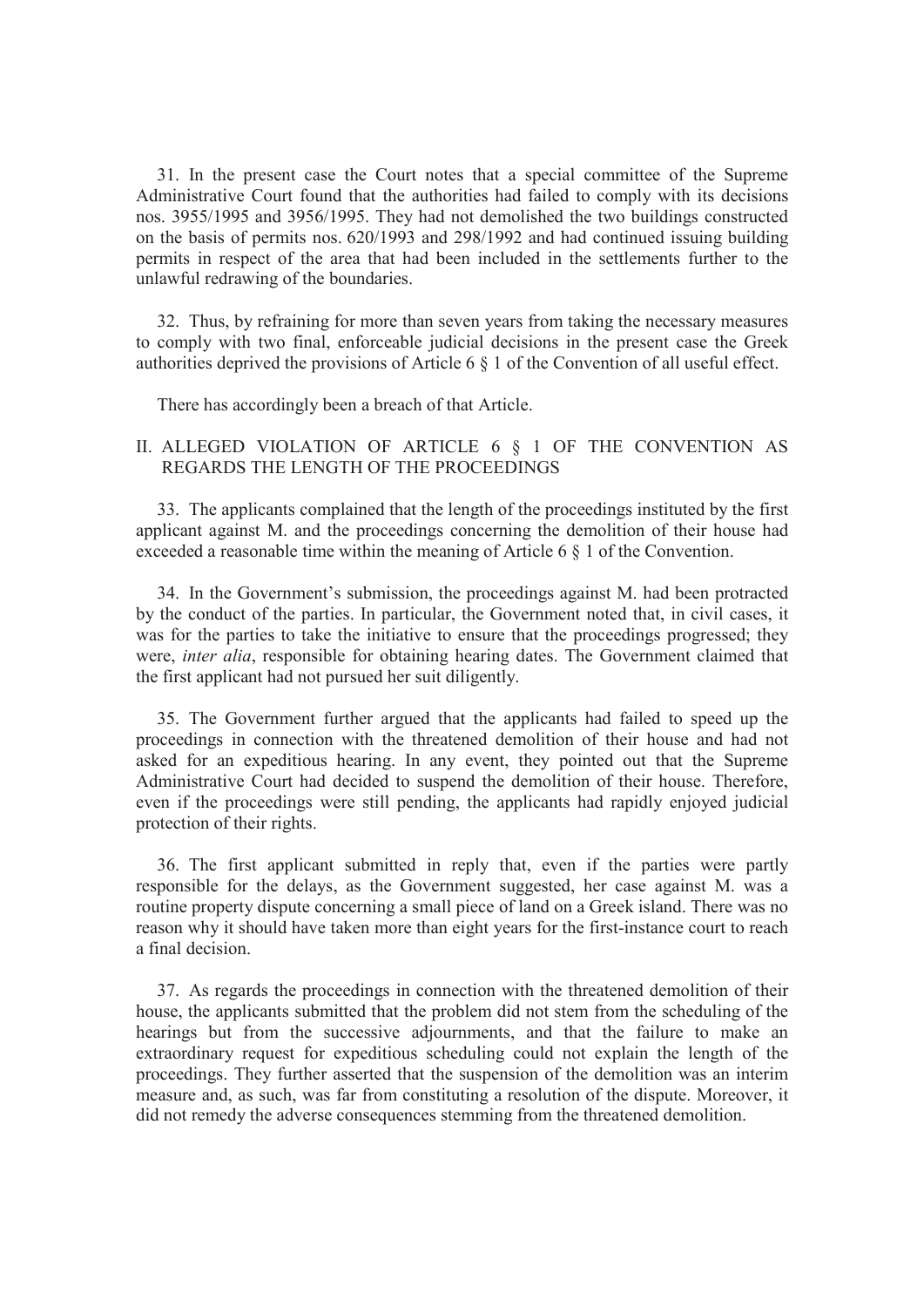## **A. Periods to be taken into consideration**

38. The Court notes that the proceedings against M. started on 31 January 1991 and are still pending before the Aegean Court of Appeal. They have therefore lasted more than twelve years to date for two levels of jurisdiction.

39. As regards the proceedings in connection with the threatened demolition of the applicants' house, the Court notes that they started on 6 October 1994 and are still pending before the Piraeus Court of Appeal. They have therefore lasted more than eight years and three months to date for one level of jurisdiction.

#### **B. Reasonableness of the length of the proceedings**

40. The Court reiterates that the reasonableness of the length of proceedings must be assessed in the light of the particular circumstances of the case and with the help of the following criteria: the complexity of the case, the conduct of the parties, the conduct of the authorities dealing with the case and what was at stake for the applicant in the dispute (see, among many other authorities, *Frydlender v. France* [GC], no. 30979/96, § 43, ECHR 2000-VII).

41. The Court notes that the cases in question were not particularly complex and considers that the applicants could not be deemed responsible for the delays encountered in the handling of their cases. It points out that the Government did not supply any explanation for the overall duration of the proceedings, which seems manifestly excessive. Consequently, it appears to the Court that the length of the proceedings resulted mainly from the conduct of the relevant authorities.

42. The Court reiterates that Article 6 § 1 imposes on the Contracting States the duty to organise their judicial systems in such a way that their courts can meet each of its requirements, including the obligation to hear cases within a reasonable time (*Frydlender v. France*, op. cit., § 45).

43. In the light of the criteria laid down in its case-law and having regard to all the circumstances of the case, the Court concludes that the length of the proceedings complained of was excessive and failed to satisfy the "reasonable time" requirement.

There has accordingly been a violation of Article 6 § 1 of the Convention.

# III. ALLEGED VIOLATION OF ARTICLE 8 OF THE CONVENTION

44. The applicants contended that urban development in the south-eastern part of Tinos had led to the destruction of their physical environment and had affected their life. They relied on Article 8 of the Convention, which provides:

"1. Everyone has the right to respect for his private and family life, his home and his correspondence.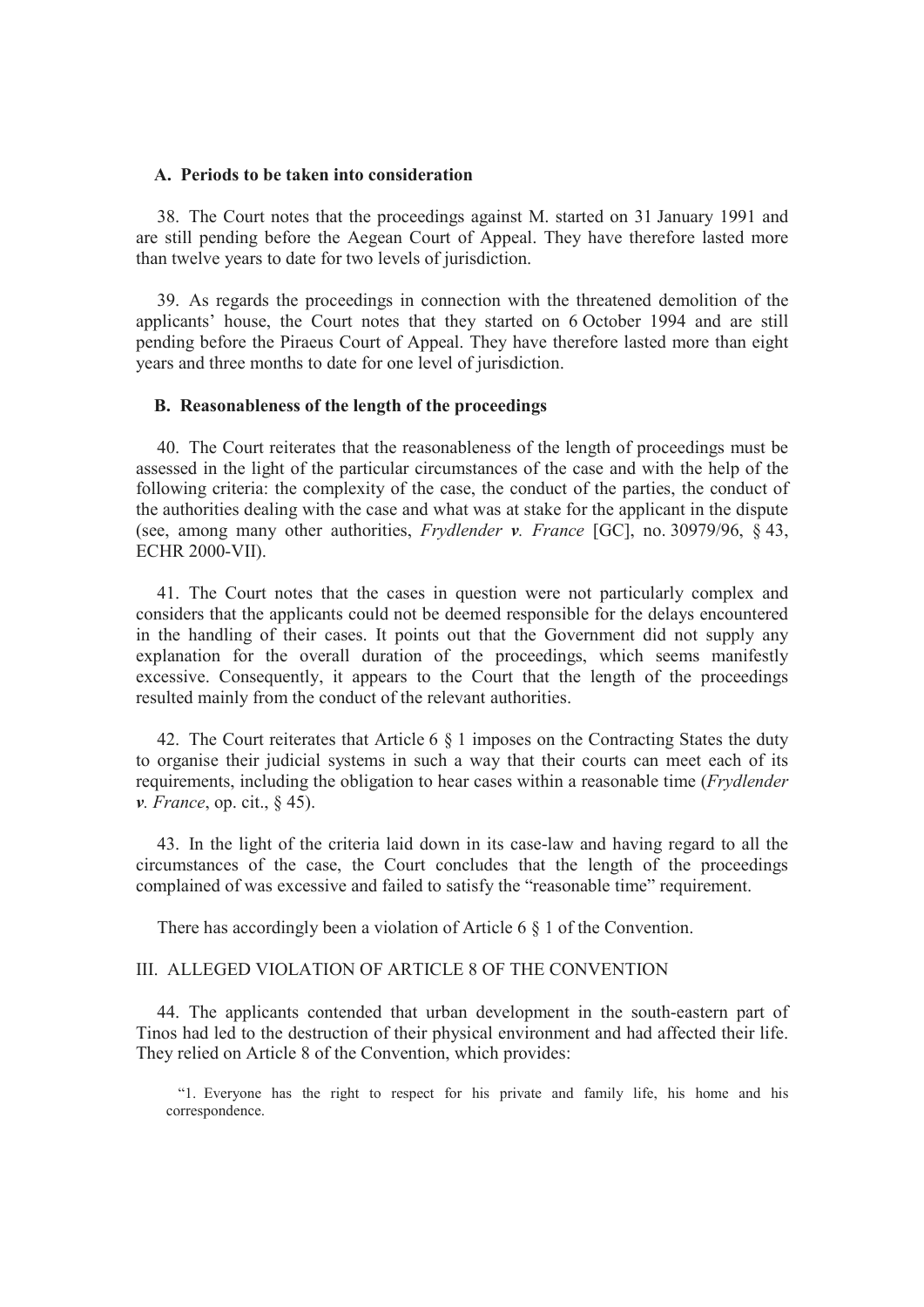2. There shall be no interference by a public authority with the exercise of this right except such as is in accordance with the law and is necessary in a democratic society in the interests of national security, public safety or the economic well-being of the country, for the prevention of disorder or crime, for the protection of health or morals, or for the protection of the rights and freedoms of others."

## **A. Arguments of the parties**

#### *1. The applicants*

45. The applicants asserted that, regardless of the danger to one's health, the deterioration of the environment fell to be examined under Article 8 of the Convention where it adversely affected one's life. They agreed that Article 8 was not violated every time environmental deterioration occurred. They understood the importance of urban development and the economic interests associated with it. They also understood that States had discretion in making decisions about urban planning. On the other hand, the applicants had no doubt that any State interference with the environment should strike a fair balance between the competing interests of the individuals and the community as a whole. In the present case the issue of the fair balance was rather simple. In its decisions nos. 3955/1995 and 3956/1995 the Supreme Administrative Court had itself tipped the balance in favour of the swamp and against urban development. Consequently, the Greek authorities were obliged to abide by their own choice. However, in failing to comply with the above-mentioned decisions, they had allowed the destruction of the swamp.

46. In this respect, the applicants pointed out that the area had lost all of its scenic beauty and had changed profoundly in character from a natural habitat for wildlife to a tourist development. Part of the swamp had been reclaimed so as to create, in addition to the buildings, a car park and a road. There were noises and lights on all night and a great deal of environmental pollution from the activities of the firms in the vicinity. The applicants argued that they were under no obligation to tolerate this deterioration since it was the direct result of the State's illegal activity.

47. The applicants concluded that the State authorities had not only failed to fulfil their positive duty to take reasonable and appropriate measures to secure their rights under Article 8, but had also, by their own activity, illegally affected the enjoyment of these rights.

## *2. The Government*

48. The Government submitted that the applicants' complaint mainly concerned the protection of the swamp. That and not the protection of their home or their private life was the reason why they had applied to the Supreme Administrative Court. There could therefore be no issue under Article 8, all the more so as the competent authorities had taken all appropriate measures to protect the environment in the area concerned.

49. Even assuming that Article 8 applied in the present case, the Government stressed that the applicants' house was the only one at the upper end of the peninsula and that the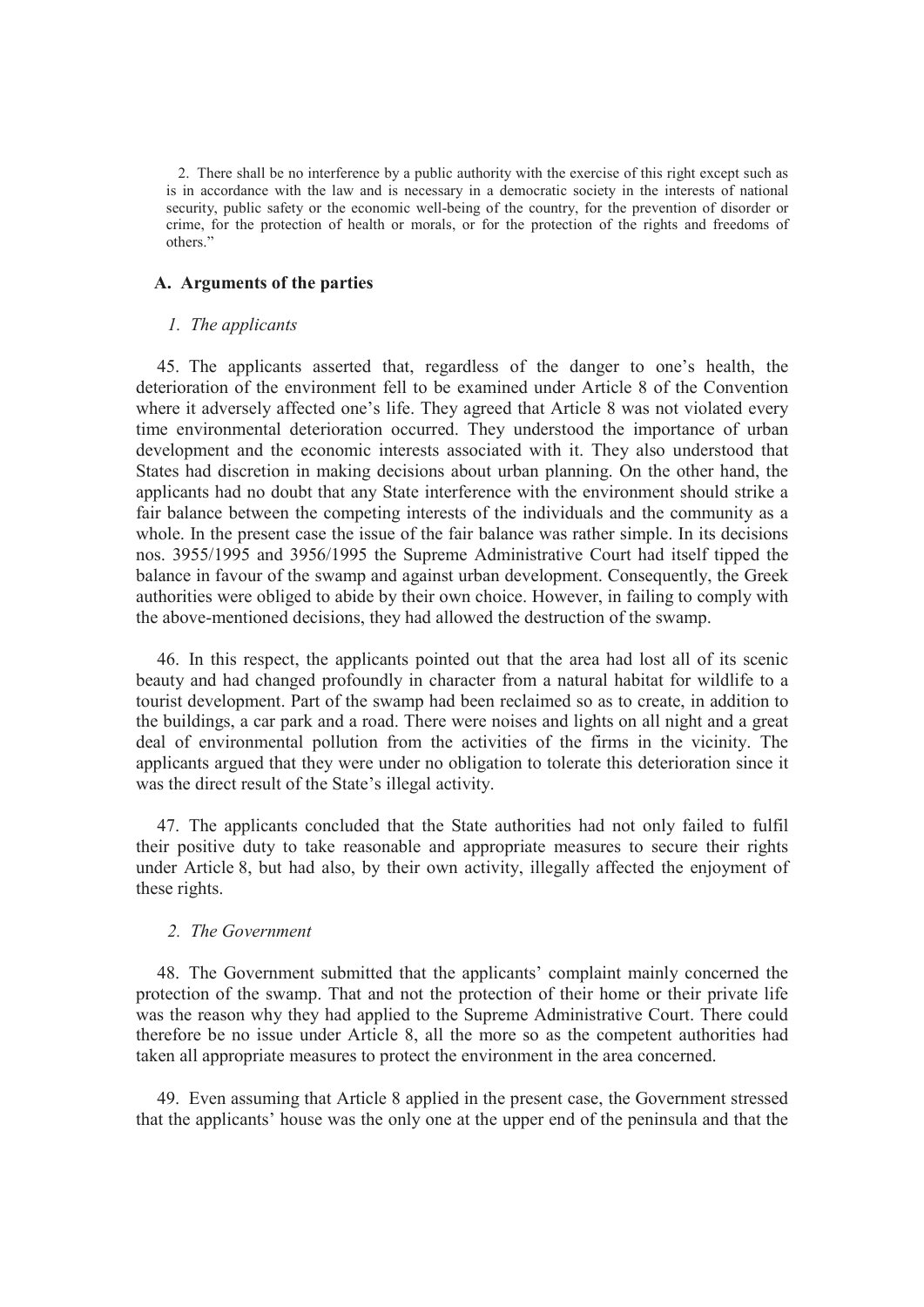other buildings of the settlement were located a certain distance away from it. Thus, there could not possibly be any serious disturbance from the applicants' neighbours. In this connection, the Government expressed the view that what the applicants were really claiming was the right to be the only ones to possess a house in the area. That was not feasible. In any event, the Government considered that any nuisance that the applicants might have suffered on account of the construction of the new buildings and the general organisation of the social character of the region had to be tolerated as an inevitable and temporary consequence of the urban way of life.

50. The Government concluded that, had there been any interference with the applicants' rights guaranteed by paragraph 1 of Article 8, it was clearly justified under paragraph 2.

## **B. The Court's assessment**

51. The Court notes that the applicants' complaint under Article 8 of the Convention may be regarded as comprising two distinct limbs. First, they complained that urban development had destroyed the swamp which was adjacent to their property and that the area where their home was had lost all of its scenic beauty. Second, they complained about the environmental pollution caused by the noises and night-lights emanating from the activities of the firms operating in the area.

52. With regard to the first limb of the applicants' complaint, the Court notes that according to its established case-law, severe environmental pollution may affect individuals' well-being and prevent them from enjoying their homes in such a way as to affect their private and family life adversely, without, however, seriously endangering their health (see *Lopez Ostra v. Spain*, judgment of 9 December 1994, Series A no. 303- C, p. 54, § 51). Yet the crucial element which must be present in determining whether, in the circumstances of a case, environmental pollution has adversely affected one of the rights safeguarded by paragraph 1 of Article 8 is the existence of a harmful effect on a person's private or family sphere and not simply the general deterioration of the environment. Neither Article 8 nor any of the other Articles of the Convention are specifically designed to provide general protection of the environment as such; to that effect, other international instruments and domestic legislation are more pertinent in dealing with this particular aspect.

53. In the present case, even assuming that the environment has been severely damaged by the urban development of the area, the applicants have not brought forward any convincing arguments showing that the alleged damage to the birds and other protected species living in the swamp was of such a nature as to directly affect their own rights under Article 8 § 1 of the Convention. It might have been otherwise if, for instance, the environmental deterioration complained of had consisted in the destruction of a forest area in the vicinity of the applicants' house, a situation which could have affected more directly the applicants' own well-being. To conclude, the Court cannot accept that the interference with the conditions of animal life in the swamp constitutes an attack on the private or family life of the applicants.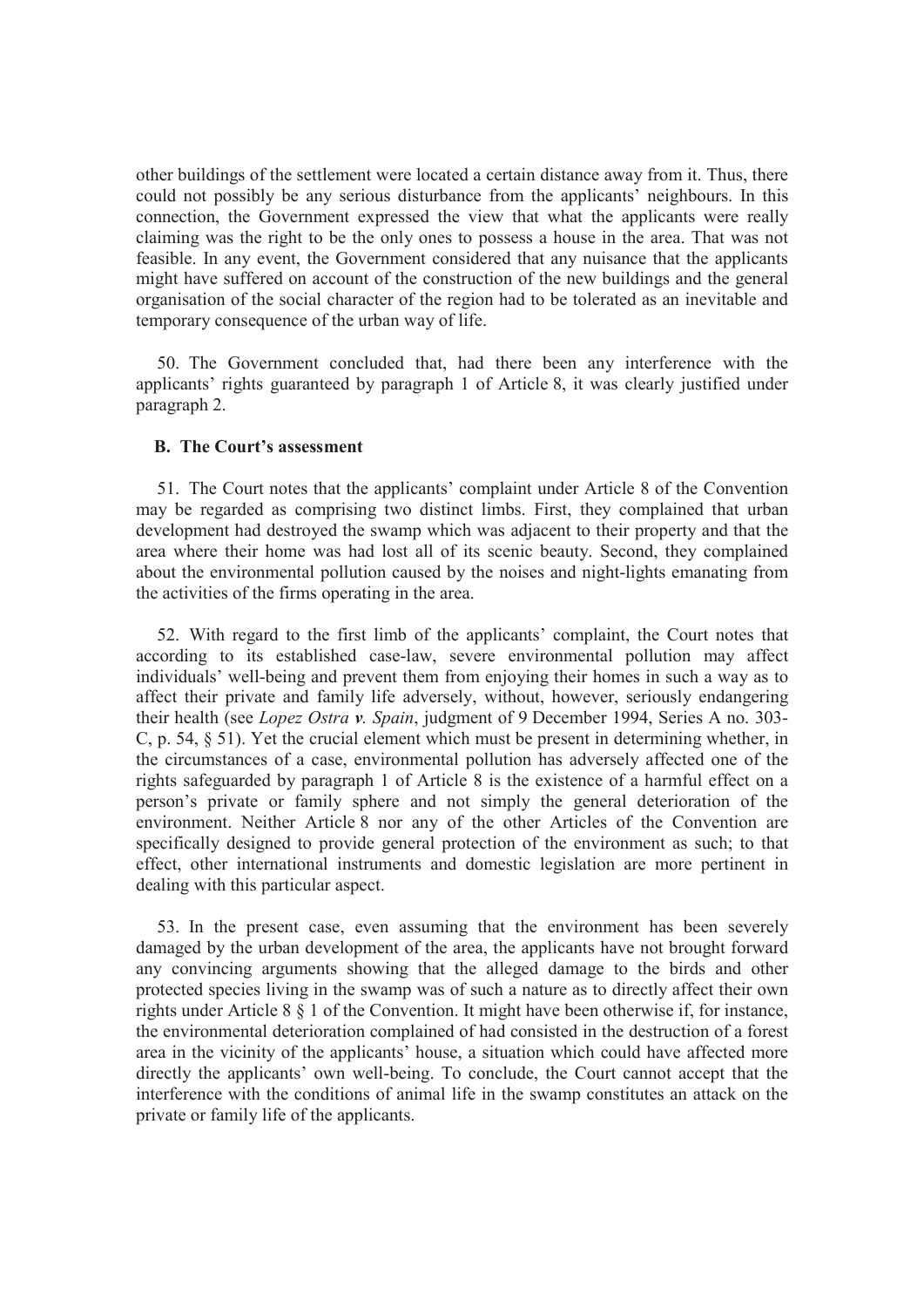54. As regards the second limb of the complaint, the Court is of the opinion that the disturbances coming from the applicants' neighbourhood as a result of the urban development of the area (noises, night-lights, etc.) have not reached a sufficient degree of seriousness to be taken into account for the purposes of Article 8.

55. Having regard to the foregoing, the Court considers that there is no lack of respect for the applicants' private and family life.

There has accordingly been no violation of Article 8.

### IV. APPLICATION OF ARTICLE 41 OF THE CONVENTION

56. Article 41 of the Convention provides:

"If the Court finds that there has been a violation of the Convention or the Protocols thereto, and if the internal law of the High Contracting Party concerned allows only partial reparation to be made, the Court shall, if necessary, afford just satisfaction to the injured party."

## **A. Damage**

57. The applicants sought compensation for non-pecuniary damage. The first applicant claimed 15,000,000 Greek drachmas (GRD) (44,020.54 euros (EUR)) and the second applicant claimed GRD 10,000,000 (EUR 29,347.03).

58. The Government considered that these claims were exaggerated. They maintained that any just satisfaction that might be awarded to the applicants should not exceed EUR 7,337.

59. The Court considers that the applicants must have suffered feelings of frustration, uncertainty and anxiety as a result of the violations of their rights under the Convention. Making an assessment on an equitable basis, it decides to award the first applicant EUR 20,000 and the second applicant EUR 10,000 for the non-pecuniary damage sustained.

## **B. Costs and expenses**

60. The applicants claimed GRD 7,514,572 (EUR 22,053.04) for the proceedings before the domestic authorities. They broke that sum down as follows:

(i) GRD 73,080 for the proceedings concerning the redrawing of the boundaries of the swamp;

(ii) GRD 900,000 for the proceedings before the Supreme Administrative Court concerning the annulment of the building permits;

(iii) GRD 1,436,009 for the proceedings concerning the execution of judgments nos. 3955/1995 and 3956/1995;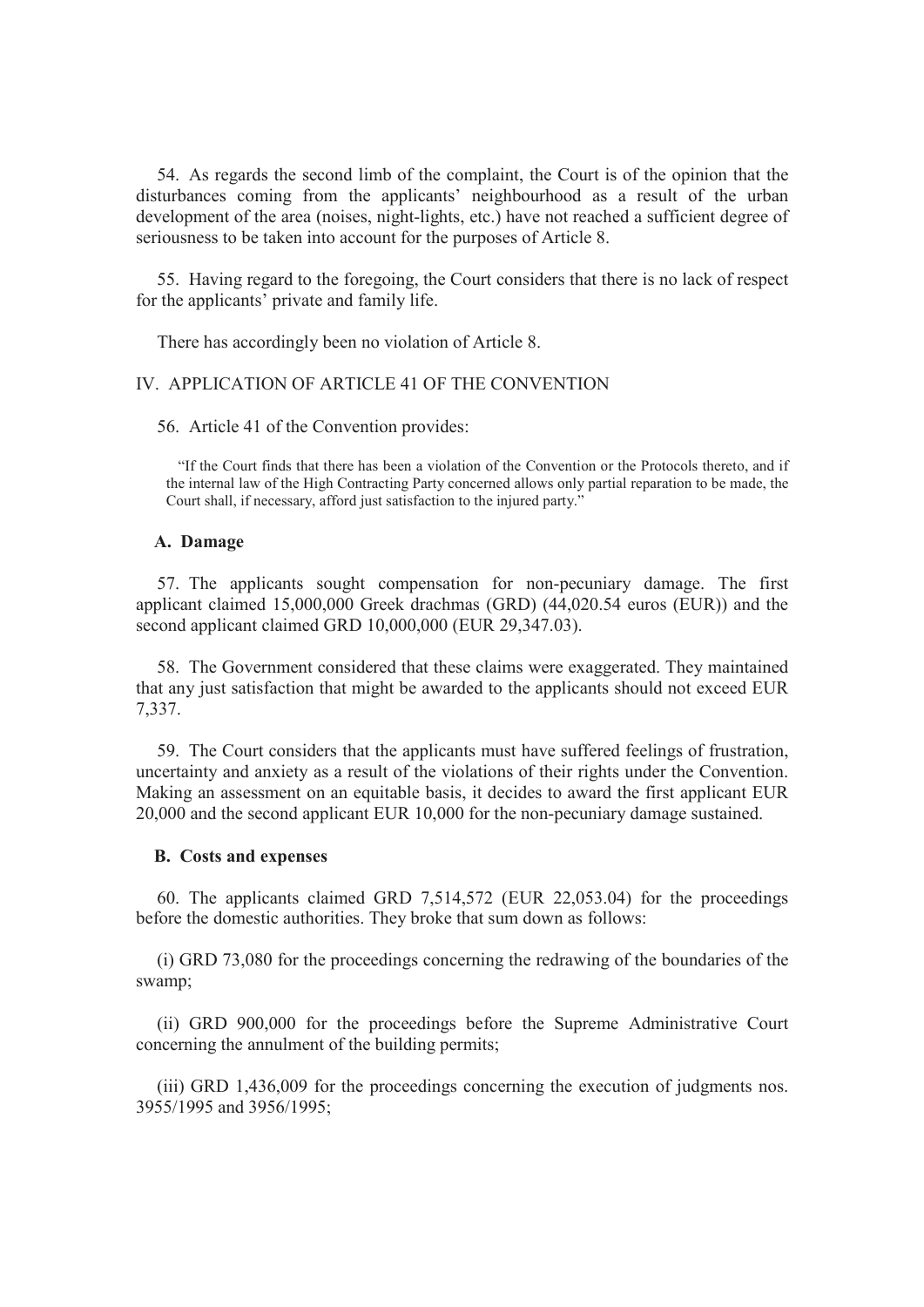(iv) GRD 967,700 for the proceedings against M.;

(**v**) GRD 2,402,491 for the proceedings concerning the threatened demolition of their house;

(vi) GRD 327,980 for expert opinions concerning the size of the swamp, the age of their house and the size of their property;

(vii) GRD 1,407,312 for travel expenses.

61. For the proceedings before the Court, for which they had received legal aid, the applicants sought EUR 21,939.53.

62. The Court, in accordance with its case-law, will consider whether the costs and expenses claimed were actually and necessarily incurred in order to prevent or obtain redress for the matter found to constitute a violation of the Convention and were also reasonable as to quantum (see, among other authorities, *Wettstein v. Switzerland*, no. 33958/96, § 56, ECHR 2000-XII).

63. The Court considers that only part of the costs incurred before the domestic authorities were aimed at remedying the violations of Article 6 § 1 found in the present case. It further notes that the applicants received a total amount of EUR 920 under the Court's legal aid scheme and that they were only partly successful with their application. Making an assessment on an equitable basis, the Court awards the applicants jointly EUR 5,000, including value-added tax.

## **C. Default interest**

64. The Court considers it appropriate that the default interest should be based on the marginal lending rate of the European Central Bank, to which should be added three percentage points.

# FOR THESE REASONS, THE COURT

- 1. *Holds* unanimously that there has been a violation of Article 6 of the Convention due to the non-compliance with the judgments pronounced;
- 2. *Holds* unanimously that there has been a violation of Article 6 of the Convention as regards the length of the two sets of proceedings;
- 3. *Holds* by six votes to one that there has been no violation of Article 8 of the Convention;
- 4. *Holds* unanimously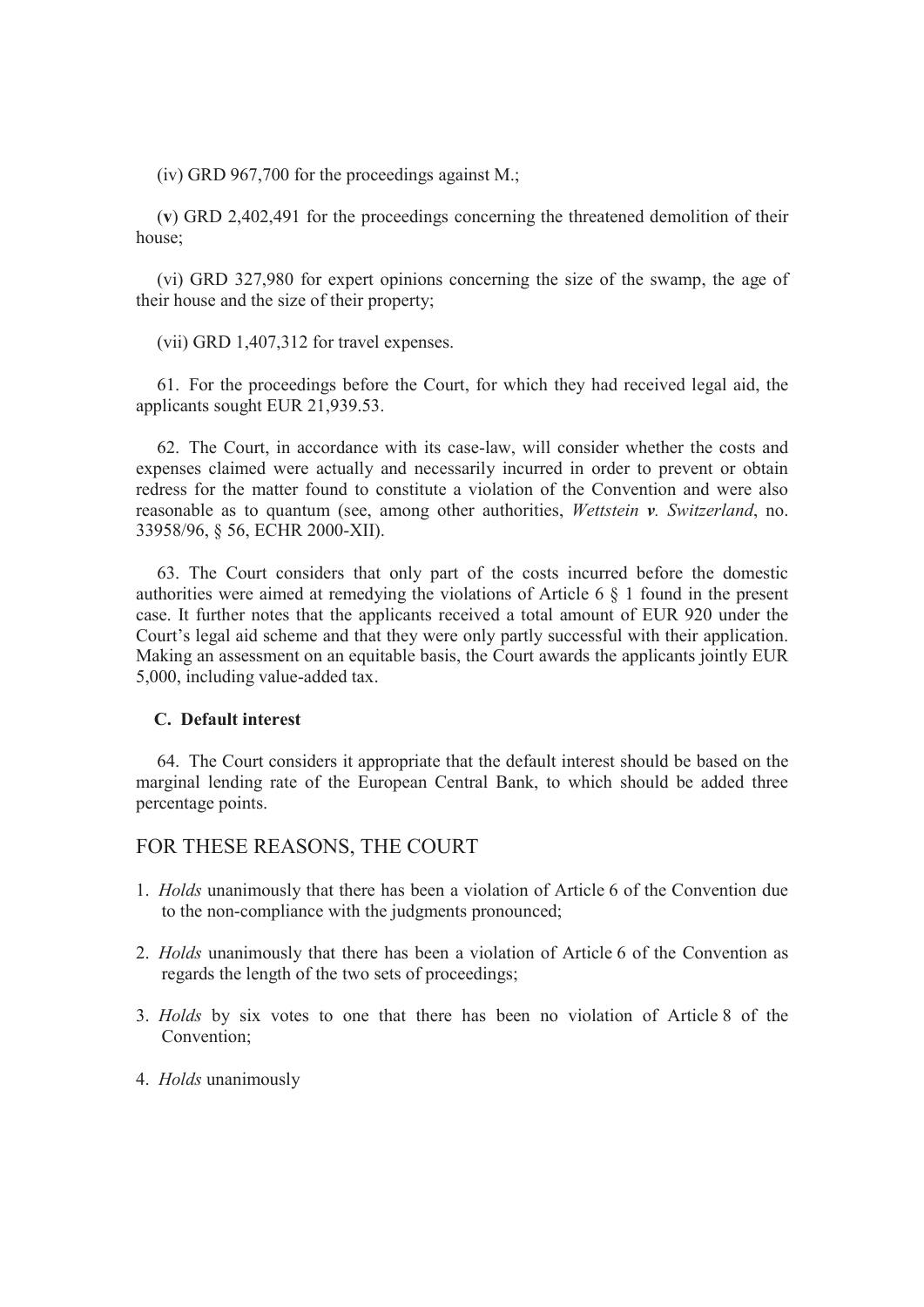(a) that the respondent State is to pay the applicants, within three months from the date on which the judgment becomes final according to Article 44 § 2 of the Convention, the following amounts:

(i) EUR 20,000 (twenty thousand euros) to the first applicant in respect of nonpecuniary damage;

(ii) EUR 10,000 (ten thousand euros) to the second applicant in respect of nonpecuniary damage;

(iii) EUR 5,000 (five thousand euros), including value-added tax, to both applicants jointly in respect of costs and expenses;

(b) that from the expiry of the above-mentioned three months until settlement simple interest shall be payable on the above amounts at a rate equal to the marginal lending rate of the European Central Bank during the default period plus three percentage points;

4. *Dismisses* unanimously the remainder of the applicants' claim for just satisfaction.

Done in English, and notified in writing on 22 May 2003, pursuant to Rule 77 §§ 2 and 3 of the Rules of Court.

Søren Nielsen Françoise Tulkens Deputy Registrar President

In accordance with Article 45 § 2 of the Convention and Rule 74 § 2 of the Rules of Court, the partly dissenting opinion of Mr Zagrebelsky is annexed to this judgment.

> F.T. S.N.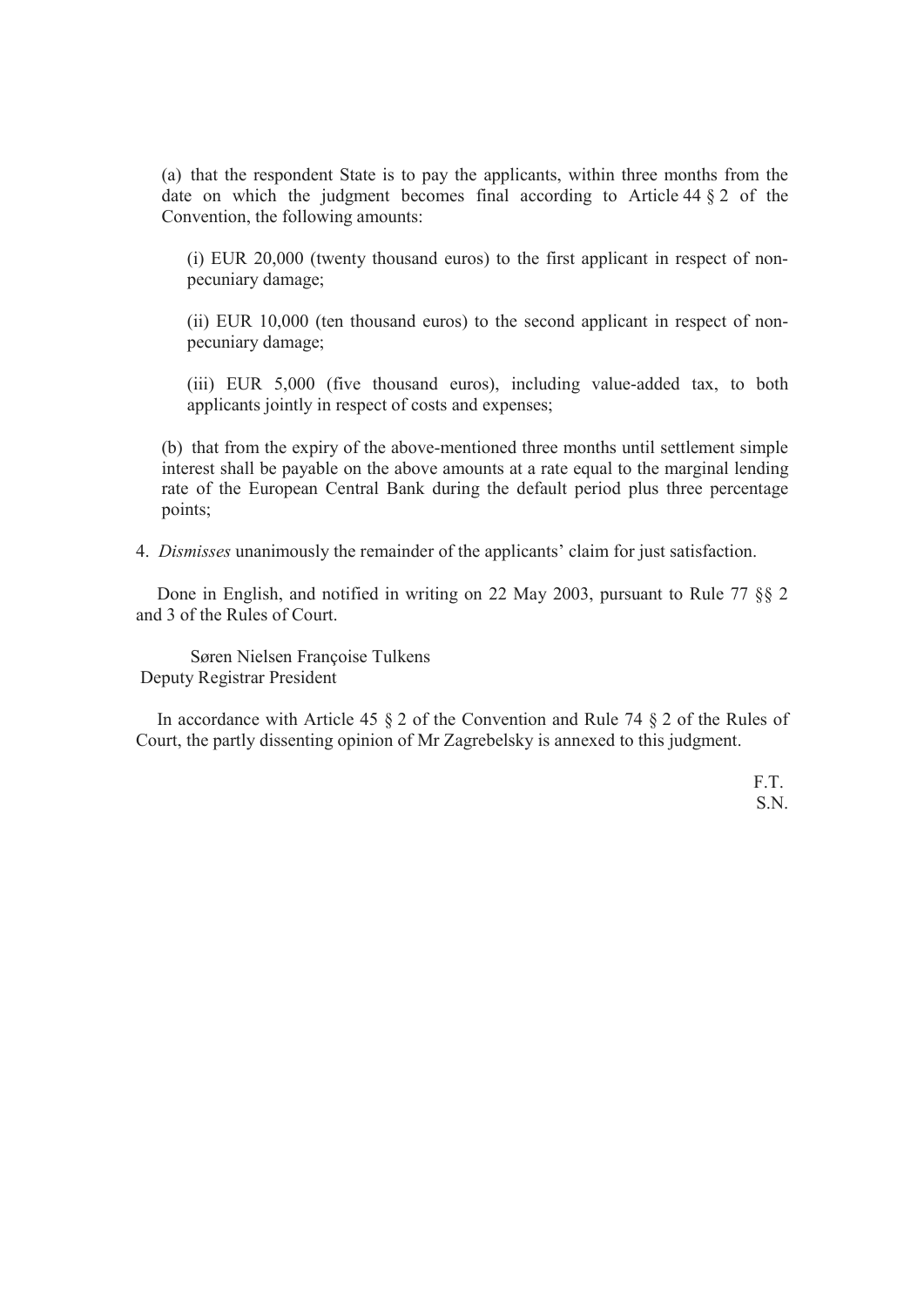# PARTLY DISSENTING OPINION OF JUDGE ZAGREBELSKY

I voted against the majority's conclusion that there has been no violation of Article 8 of the Convention. With regret I could not follow the reasoning that convinced the majority of judges to exclude finding any violation of the applicants' private life.

There is no doubt that the environment is not protected as such by the Convention. But at the same time there is no doubt that a degradation of the environment could amount to a violation of a specific right recognised by the Convention (*Powell and Rayner v. the United Kingdom*, judgment of 21 February 1990, Series A no. 172, § 40; *López Ostra v. Spain* (judgment of 9 December 1994, Series A no. 303-C, § 51; *Guerra v. Italy*, judgment of 19 February 1998, *Reports of Judgments and Decisions* 1998-I, § 57).

In the present case it is clear that there was a deterioration in the quality of the environment in which the applicants' house was situated. In particular, it is indisputable that the new urban development has caused damage to the habitat of the fauna which made the swamp area next to the applicants' property near the coast of Ayios Yiannis, exceptionally interesting and agreeable.

In my view, it could hardly be said that the deterioration of the environment did not lead to a corresponding deterioration in the quality of the applicants' life, even without taking into account their special interest in the study of the swamp fauna.

It is obviously difficult to quantify the damage caused to the quality of the applicants' private and family life. But the issue here is whether or not there has been an interference, not how serious the interference was. Certainly we should exclude finding any interference with the applicants' rights if the deterioration concerned is so negligible as to be virtually non-existent. In my view, however, this was not the case. In paragraph 53 the majority accept by way of example that the destruction of a forest bordering the applicants' house could constitute direct interference with private and family life for the purposes of Article 8 of the Convention. I agree, but I see no major difference between the destruction of a forest and the destruction of the extraordinary swampy environment the applicants were able to enjoy near their house.

I am willing to admit that the interference in question was not major, but in my view it is impossible to say that there has been no interference at all. It is true that the importance of the quality of the environment and the growing awareness of that issue cannot lead the Court to go beyond the scope of the Convention. But these factors should induce it to recognise the growing importance of environmental deterioration on people's lives. Such an approach would be perfectly in line with the dynamic interpretation and